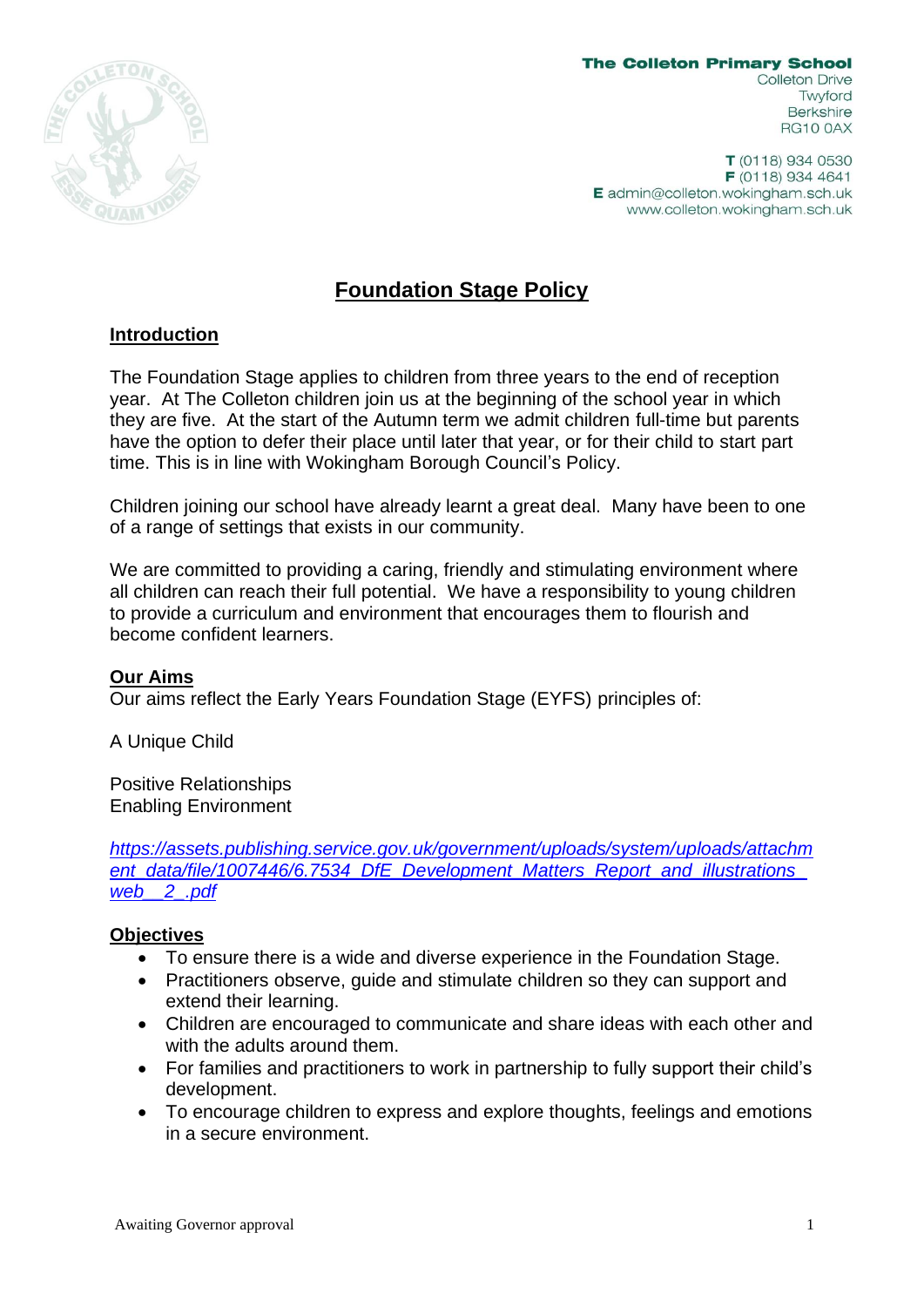# **Teaching and Learning**

We teach the children through the Characteristics of Effective Learning:

- Playing and exploring.
- Active learning.
- Creating and thinking critically.

We use the Statutory Framework for the Early Years Foundation Stage (2021). There are seven areas of learning and development. All areas of learning and development are important and inter-connected – however, there are three prime areas that are particularly crucial for igniting curiosity and enthusiasm for learning. These three areas are:

- **Communication and language**
- **Physical development**
- **Personal, social and emotional development**

The other four specific areas are:

- **Literacy**
- **Mathematics**
- **Understanding the World**
- **Expressive arts and design**

Teaching and learning is provided through continuous provision, targeted adult focus activities in small groups, directed teaching of Phonics, Maths and key skills, and individualised teaching such as reading. As the year progresses we target specific areas of the curriculum including support groups for areas of development such as fine motor and speech and language skills.

#### **The Learning Environment**

We aim to provide a safe learning environment which stimulates and extends the natural curiosity and desire to learn both indoors and outside.

#### **Play in the Foundation Stage**

Through play children explore and develop learning experiences, which help them make sense of the world. They practise and build up ideas, learn how to selfregulate and understand the need for rules. Play encourages children to form healthy relationships and deal with different social situations. They have the opportunity to think creatively and problem solve alongside others. They express their emotions in controlled and safe situations.

As adults it is our role to provide experiences and extend their learning through play. We do this by modelling, scaffolding their ideas and effective use of questioning.

#### **Planning**

We plan in collaboration with the children. We begin with the children's interests and ideas. We start with medium term planning of topics. Then the Foundation Stage team uses this to guide the planning of short term weekly/daily activities to target key skills and extend the children's learning. Our planning also focuses on key weekly skills e.g. phonics and identifies the intended learning outcomes and next steps. This may take into account children working towards the National Curriculum.

At all times our planning is flexible and adapts to the needs of the children and learning opportunities that may arise. E.g. snow!